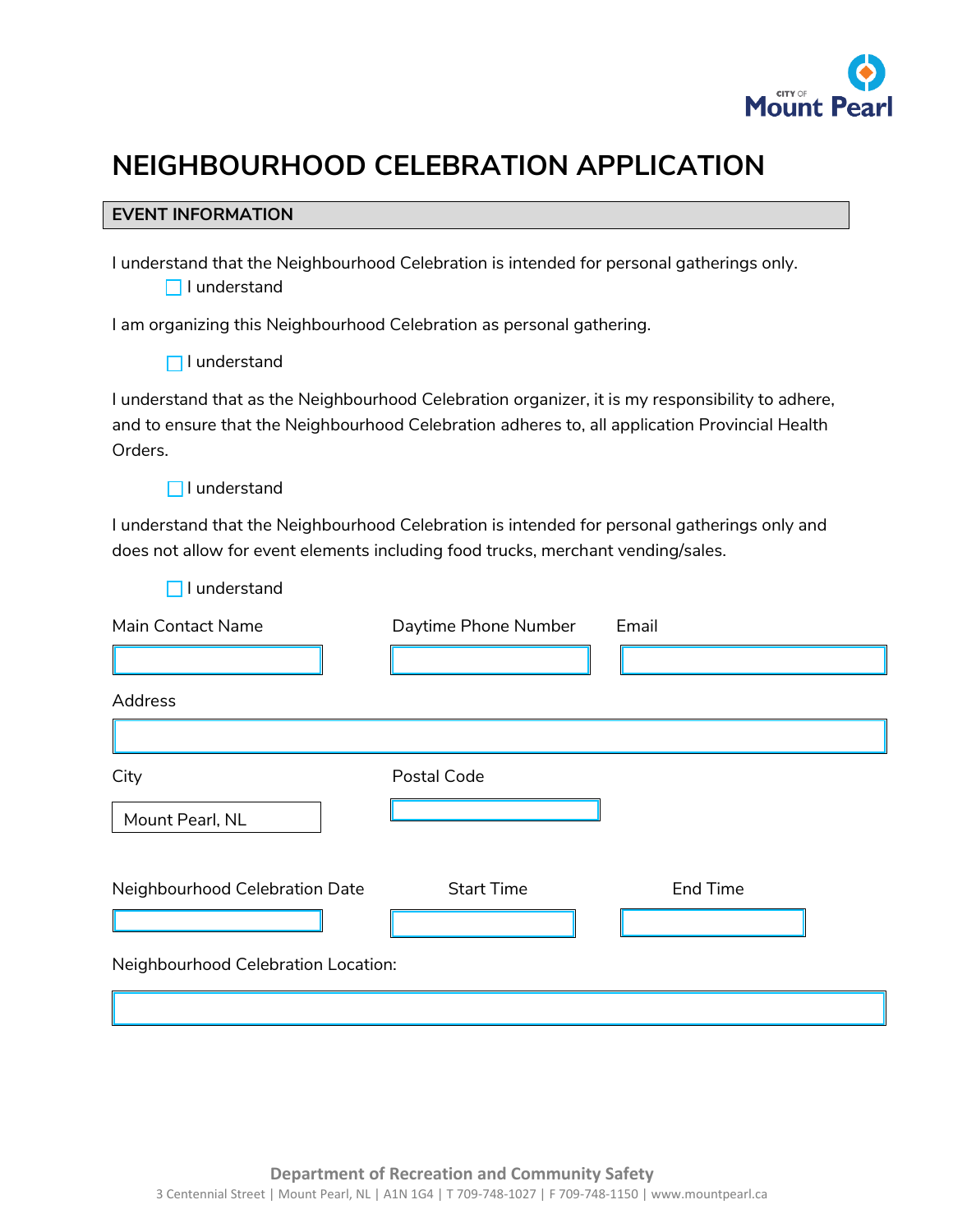Please provide the names and addresses of two (2) neighbours who support the Neighbourhood Celebration and consent to being alternate Neighbourhood Celebration contacts.

| <b>First Name</b>                                                                           |             | Last Name |  |  |  |
|---------------------------------------------------------------------------------------------|-------------|-----------|--|--|--|
|                                                                                             |             |           |  |  |  |
| Address                                                                                     |             |           |  |  |  |
|                                                                                             |             |           |  |  |  |
| City                                                                                        | Postal Code |           |  |  |  |
| Mount Pearl, NL                                                                             |             |           |  |  |  |
|                                                                                             |             |           |  |  |  |
|                                                                                             |             |           |  |  |  |
| First Name                                                                                  |             | Last Name |  |  |  |
|                                                                                             |             |           |  |  |  |
| Address                                                                                     |             |           |  |  |  |
|                                                                                             |             |           |  |  |  |
| City                                                                                        | Postal Code |           |  |  |  |
| Mount Pearl, NL                                                                             |             |           |  |  |  |
|                                                                                             |             |           |  |  |  |
| Please provide a list of addresses or unit/apartment numbers of neighbourhood residents who |             |           |  |  |  |
| will be invited to attend the Neighbourhood Celebration.                                    |             |           |  |  |  |
|                                                                                             |             |           |  |  |  |
|                                                                                             |             |           |  |  |  |
|                                                                                             |             |           |  |  |  |
| Approximately, how many people will be attending the Neighbourhood Celebration?             |             |           |  |  |  |
|                                                                                             |             |           |  |  |  |
| Will there be outdoor sound, for example, music played through speakers.                    |             |           |  |  |  |
| $Yes \Box, No \Box$                                                                         |             |           |  |  |  |
| NOTE: Any outdoor sound must end by 11pm.                                                   |             |           |  |  |  |
| I understand that Fireworks/Pyrotechnics or Controlled Explosions are not permitted.        |             |           |  |  |  |
| □ l understand                                                                              |             |           |  |  |  |
|                                                                                             |             |           |  |  |  |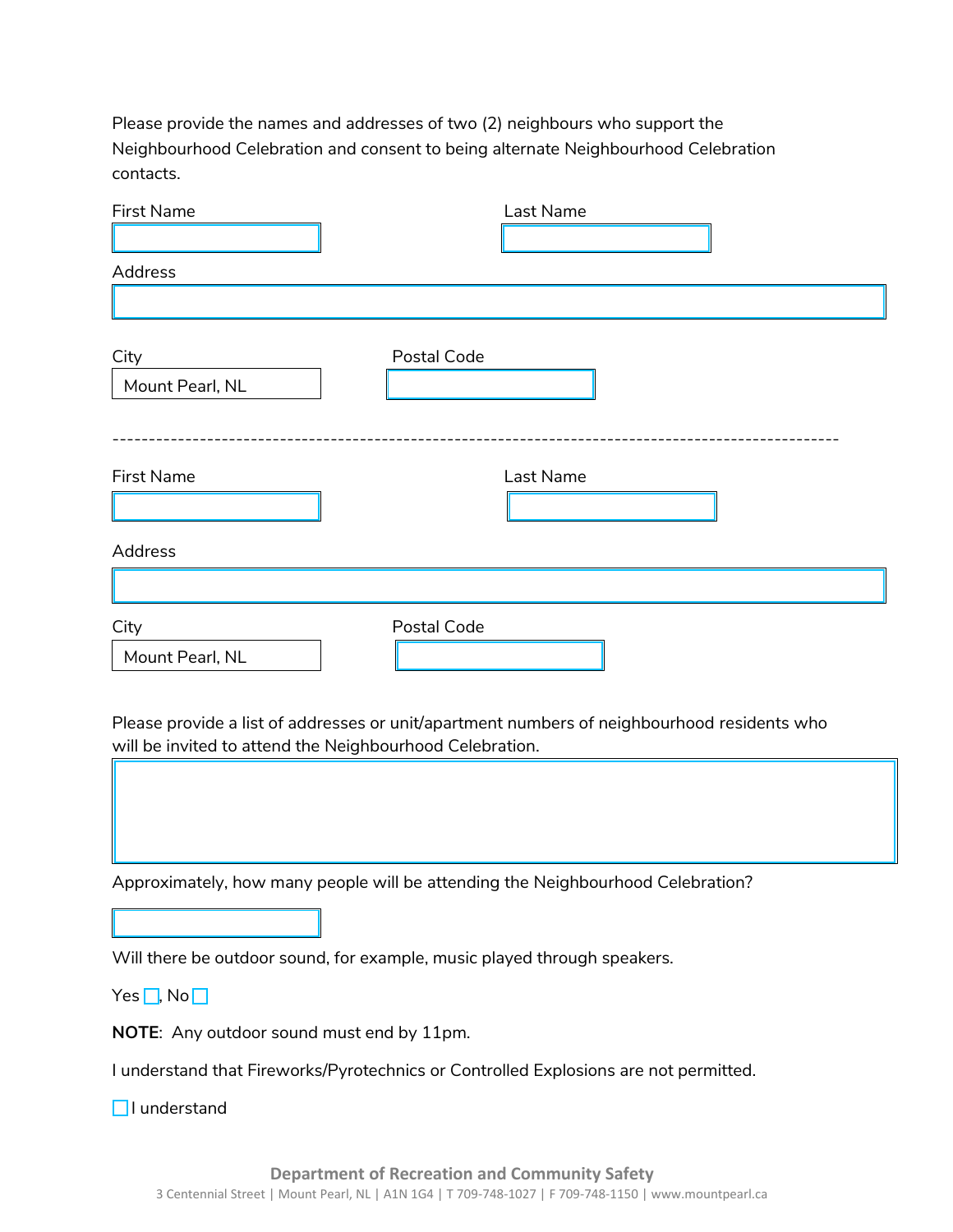## **ROAD CLOSURE**

I understand that road closures are not permitted due to safety reasons and that the Neighbourhood Celebration will be contained to back and front yards only.

 $\Box$ I understand

# **ALCOHOLIC BEVERAGES**

I understand that in the event alcoholic beverages plan to be **sold** during the Neighbourhood Celebration, I will submit a [Special Event Liquor License Application](https://nlliquorcorp.com/images/services/files/license-2022/Special%20Event%20-%20Application%20Package%202022.pdf) to the NLC.

*(A Special Event License may be issued by the Newfoundland and Labrador Liquor Corporation authorizing any charitable or non-profit organization raising funds for charitable purposes that does not hold a subsisting license issued by the board, to sell spirits, beers and wines at a function on the premises and on the date or dates to be prescribed in the license.)*

## $\Box$ I understand

I understand that in the event alcoholic beverages are consumed during the Neighbourhood Celebration, the City of Mount Pearl is not liable for any injury and/or property damage.

**I** lunderstand

# **RESPONSIBILITIES & ACKNOWLEDGEMENTS OF EVENT ORGANIZER/APPLICANT**

Upon submission of the Neighbourhood Celebration application, the organizer agrees to the following:

- Ensure the physical setting is kept safe for participants and the general public attending the Neighbourhood Celebration.
- Take immediate and decisive action, if I/the Organizer become aware of a situation that could lead to injury or property damage.
- Take immediate and decisive action to prevent participants and general public attending the Neighbourhood Celebration from engaging in activities or conduct that could cause property damage or harm to themselves or others.
- In the event of an incident, I/the Organizer will call 911, Police, Ambulance, Fire, etc., when assistance is required.
- Abide by the by-laws, rules and regulations, policy and procedures of the City of Mount Pearl.
- I/the Organizer understand that the approval or this Neighbourhood Celebration, in no way constitutes approval to engage in any unlawful activity and hereby agree that participants will conduct in a manner that does not contravene any Federal, Provincial or Municipal law.